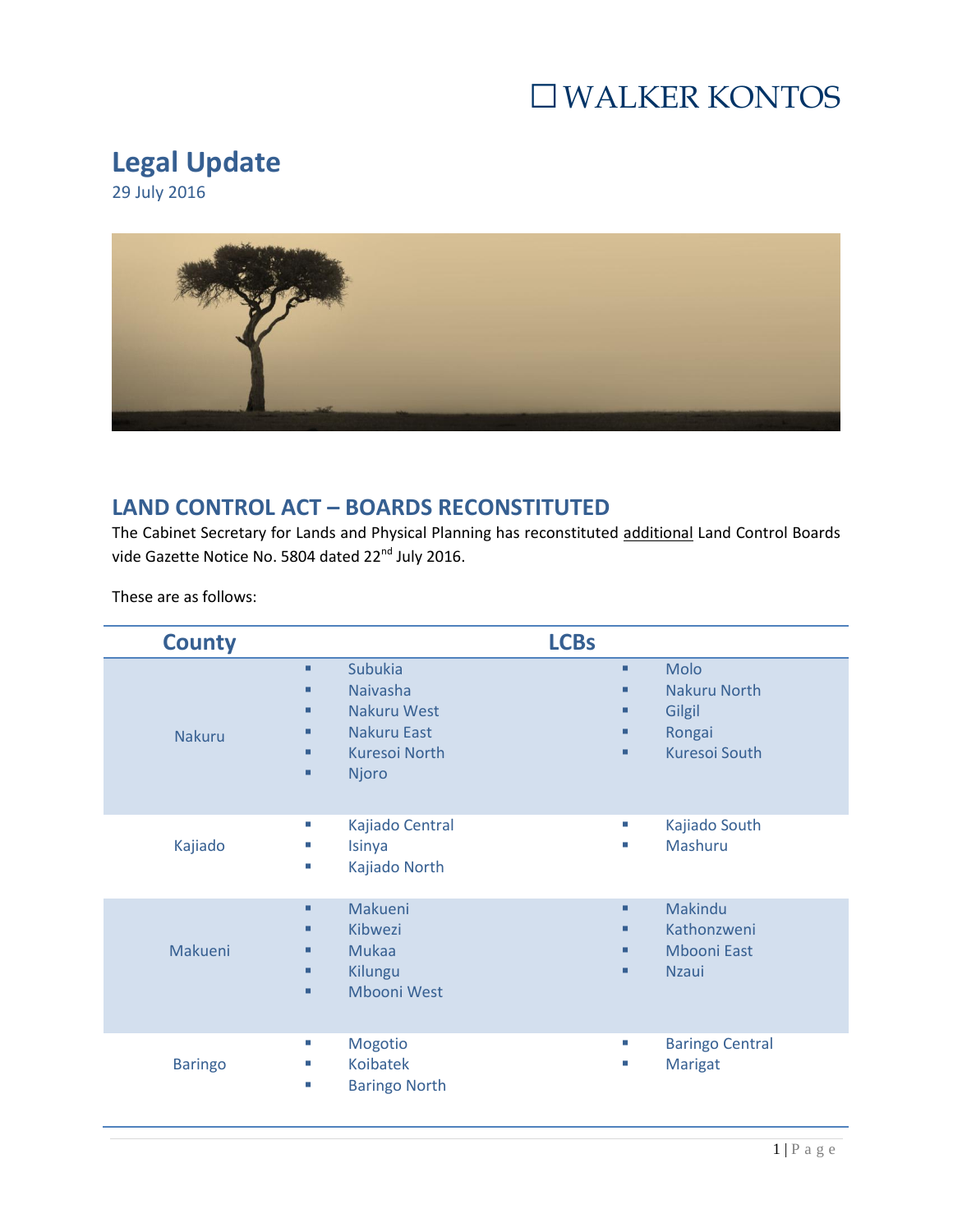## □WALKER KONTOS

| Kiambu               | Limuru<br>$\blacksquare$<br><b>Thika West</b><br>Lari<br>■<br><b>Kabete</b><br>г<br>Kiambu<br>Ruiru<br>п<br>Githurai<br>Juja<br>п | <b>Thika East</b><br>٠<br>Kiambaa<br>٠<br>Kikuyu<br>п<br>Mangu<br>п<br>Chania<br>■<br>Githuguri<br>п<br><b>Gatundu South</b><br>٠ |
|----------------------|-----------------------------------------------------------------------------------------------------------------------------------|-----------------------------------------------------------------------------------------------------------------------------------|
| <b>Uasin Gishu</b>   | Moiben<br>ш<br>Ainabkoi<br><b>Kesses</b><br>ш                                                                                     | <b>Kapsaret</b><br>T.<br>Turbo<br>п<br>Soy<br>×.                                                                                  |
| Kakamega             | Kakamega North<br>٠<br>Likuyani<br><b>Butere</b><br>Navakholo<br>Lugari<br><b>Matete</b><br>Kakamega South<br>п<br>Matungu<br>п   | <b>Mumias West</b><br>٠<br>Lurambi<br>٠<br>Municipality<br>٠<br>Shinyalu<br>п<br>Ileho<br>Khwisero<br>п                           |
| Nyandarua            | Nyandarua Central<br>×,<br>Nyandarua North<br>u,<br>Nyandarua West<br>ш                                                           | Kipipiri<br>×<br>Nyandarua South<br>Kinangop<br>×.                                                                                |
| Nairobi              | Dagoretti<br>٠                                                                                                                    |                                                                                                                                   |
| <b>Tharaka Nithi</b> | <b>Tharaka South</b><br>ш<br><b>Tharaka Central</b><br>ш<br>Meru South<br>u,                                                      |                                                                                                                                   |

Kindly note that these are in addition to the LCBs gazetted last month vide Gazette Notice No.4629 dated 20<sup>th</sup> June, 2016, which are set out as follows:

| <b>County</b> |   | <b>LCBs</b>              |   |                        |
|---------------|---|--------------------------|---|------------------------|
|               | ٠ | <b>Miriga Mieru West</b> | п | <b>Tigania Central</b> |
|               | ٠ | Miriga Mieru East        | ٠ | Mutuati                |
|               | ٠ | <b>Tigania East</b>      | ٠ | Laare                  |
| <b>Meru</b>   | ٠ | Abothuguchi Central      | ٠ | Igoji                  |
|               | ٠ | Abothuguchi West         | ٠ | Abogeta                |
|               | ٠ | <b>Kiagu</b>             | ٠ | <b>Nkuene</b>          |
|               | ٠ | Abothuguchi East         | ٠ | <b>Buuri</b>           |